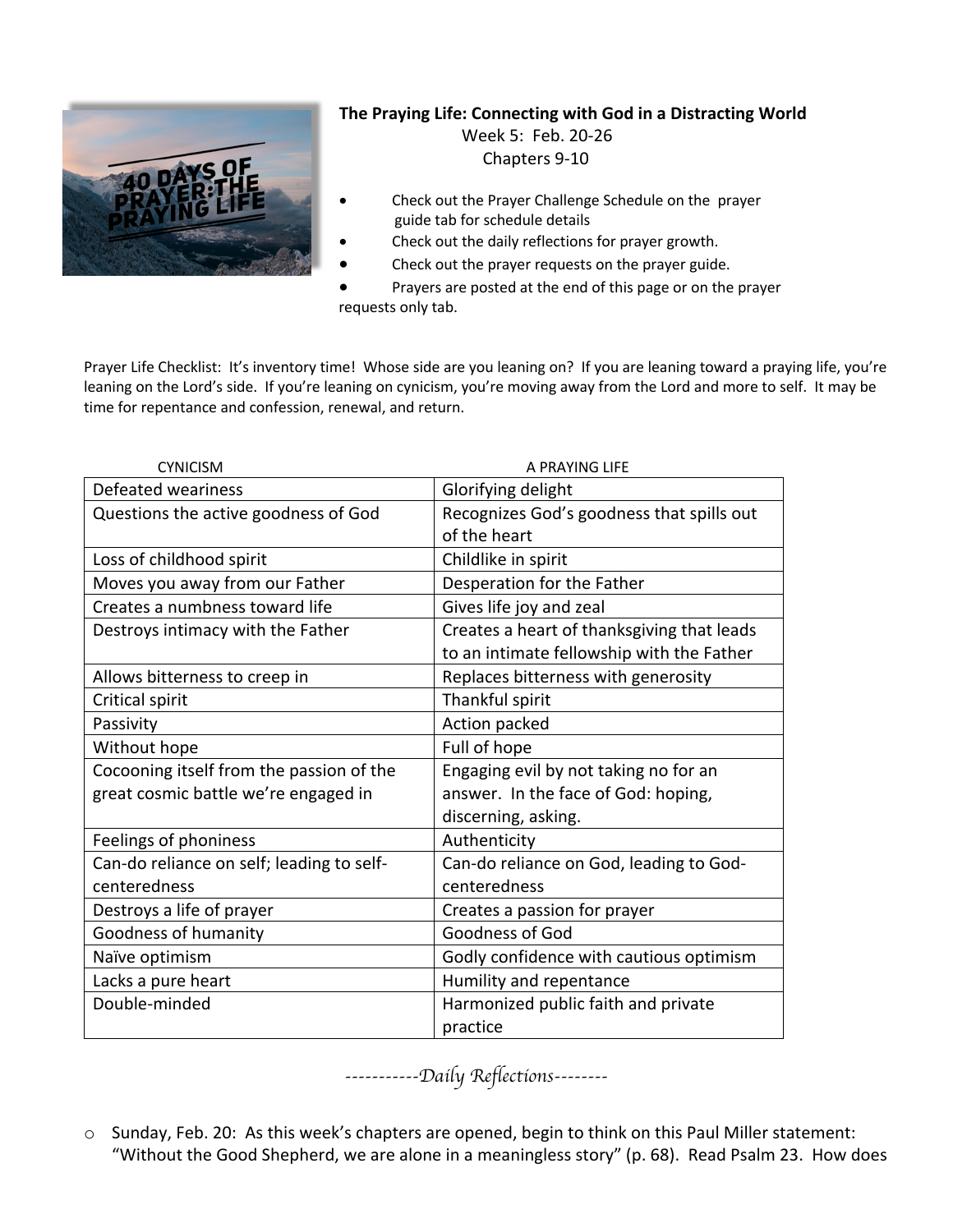the Shepherd bring meaning to David's story? If David's God is your shepherd now, how might he be bringing meaning to your story?

o Monday – Friday, Feb. 21 – Feb. 25: Chapter 9: **One day this week, try to record every cynical thought that enters your mind. When you catch yourself, pray quietly, "Lord Jesus, save me from my cynicism. Give me eyes to see you.** Look at pp. 64-65 and consider, how does cynicism entice? Why is cynicism dangerous? How does it subtly shape how you see God and reality? Read Psalm 23 again. What is true about God in this psalm? What is true about people? How does this further differentiate faith from naïve optimism?

Chapter 10: The five cures for cynicism:

- 1. Be warm but wary
	- a. What does it mean to be warm but wary (pp. 69-71)?
	- b. Read Matthew 10: 16-22, 26, 28, 31-32, 34. How does Jesus respond to evil with faith?
	- c. When Jesus died, how did he keep "in tension wariness about evil with a robust confidence in the goodness of his Father." (p. 69)
	- d. How can we keep informed and vigilant without cultivating a cynical spirit?
- 2. Learn to Hope Again
	- a. Paul's friend said, "Expect nothing. Then if something good happens, be thankful." How can this attitude be compelling? How does it reflect cynicism? How does it kill hope and affect our prayers?
	- b. Why can we hope (pp.71-72)?
	- c. Where do we learn how to hope? Where do we start?
- 3. Cultivate a Childlike Spirit

Paul writes on page 73, "Both the child and the cynic walk through the valley of the shadow of death. The cynic focuses on the darkness; the child focuses on the Shepherd." Read Psalm 23. How does focusing on the Shepherd lift the fog of cynicism?

- 4. Cultivating a Thankful Spirit
	- a. Paul writes, "Nothing undercuts cynicism more than a spirit of thankfulness. You begin to realize your whole life is a gift." (p. 75). How does thankfulness help us? How is it different from naïve optimism?
	- b. Think of a time when expressing gratitude to God dispelled bitterness or changed your perspective on a difficult situation. Describe what happened.
	- c. Read Psalm 23 again. Drift through your day yesterday. How was the Shepherd good to you? Thank God for his goodness to you.
- 5. Cultivating Repentance
	- a. How is cynicism two-faced (pp. 77-78)?
	- b. How does being cynical hinder us from cultivating repentance?
	- c. Paul writes, "Repentance brings the split personality together and thus restores integrity to the life." (p. 78). Read 1 Samuel 17:17-18, 26-29. What does this split personality look like in Eliab? How is David a contrast to this?
	- d. Have you recently been misjudged in your motive for doing or saying something? What do you learn from David's example? Or, have you cynically misjudged someone else, like Eliab? How were you two-faced? Repent of the specifics before God.
- o Saturday, Feb. 26: Ponder this statement from chapter 10, "So the feel of a praying life is cautious optimism – caution because of the fall, optimism because of redemption. What are your thoughts? Journal your thoughts. Are you allowing Jesus to boldly send you, His disciple, into an evil world to spread His plan of redemption? If not, pray for that cautious optimism to permeate your life. ----------Daily reflections adapted from *A Praying Life* Discussion Guide----------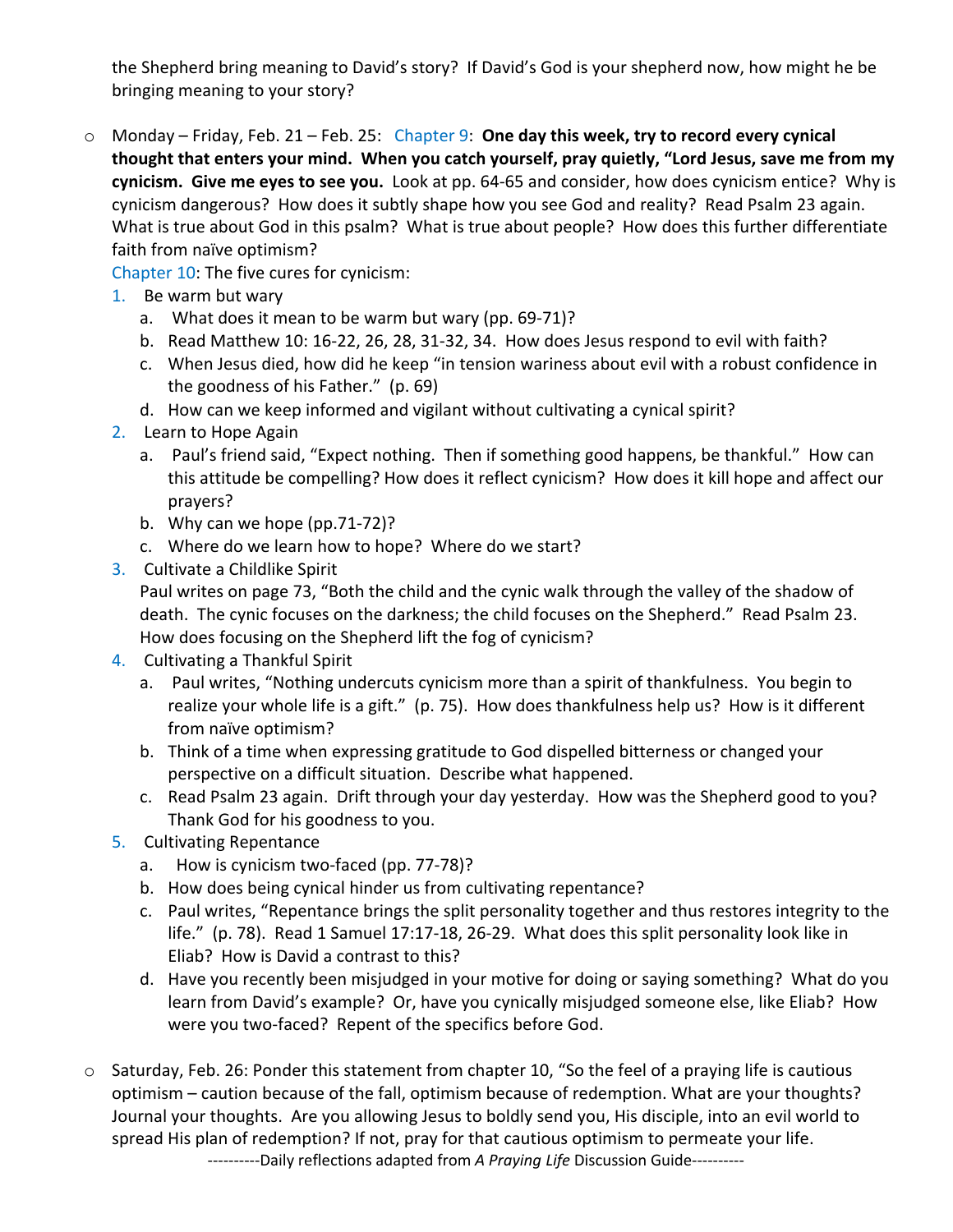

## **Weekly Prayer Guide for Feb. 20 – Feb. 26**

**A**doration: praising God for what and who He is:

O Lord, the God of our fathers, are You not the God who is in heaven? Are You not the ruler over all the kingdoms of the nations? Power and might are in Your hand, and no one is able to withstand You. (2) Chronicles 20:6)

 I will praise You, O Lord, with all my heart; I will tell of all Your wonders. I will be glad and rejoice in You; I will sing praise to Your name, O Most High. (Psalm 9:1-2)

 *Pause to express your thoughts of praise and worship.*

*C*onfession: stating our sins, and asking forgiveness:

Have You as much delight in burnt offerings and sacrifices, O Lord, As in obedience to Your voice? To obey is better than sacrifice, And to heed is better than the fat of rams. For rebellion is like the sin of divination, And stubbornness is as iniquity and idolatry. (1 Samuel 15:22-23)

If there is any thought within me that needs forgiveness, I confess it. Forgive any way within me that is not according to Your will and Your ways.

*Ask the Spirit to search your heart and reveal any areas of unconfessed sin. Acknowledge these to the Lord and thank Him for His forgiveness.* 

 $\widetilde{T}$ hanksgiving: thanking God for specific things He has done.

O Lord, thou hast searched me, and known me. Thou knowest my downsitting and mine uprising, thou understandest my thought afar off. Thou compassest my path and my lying down, and art acquainted with all my ways. For there is not a word in my tongue, but lo, O LORD, thou knowest it altogether.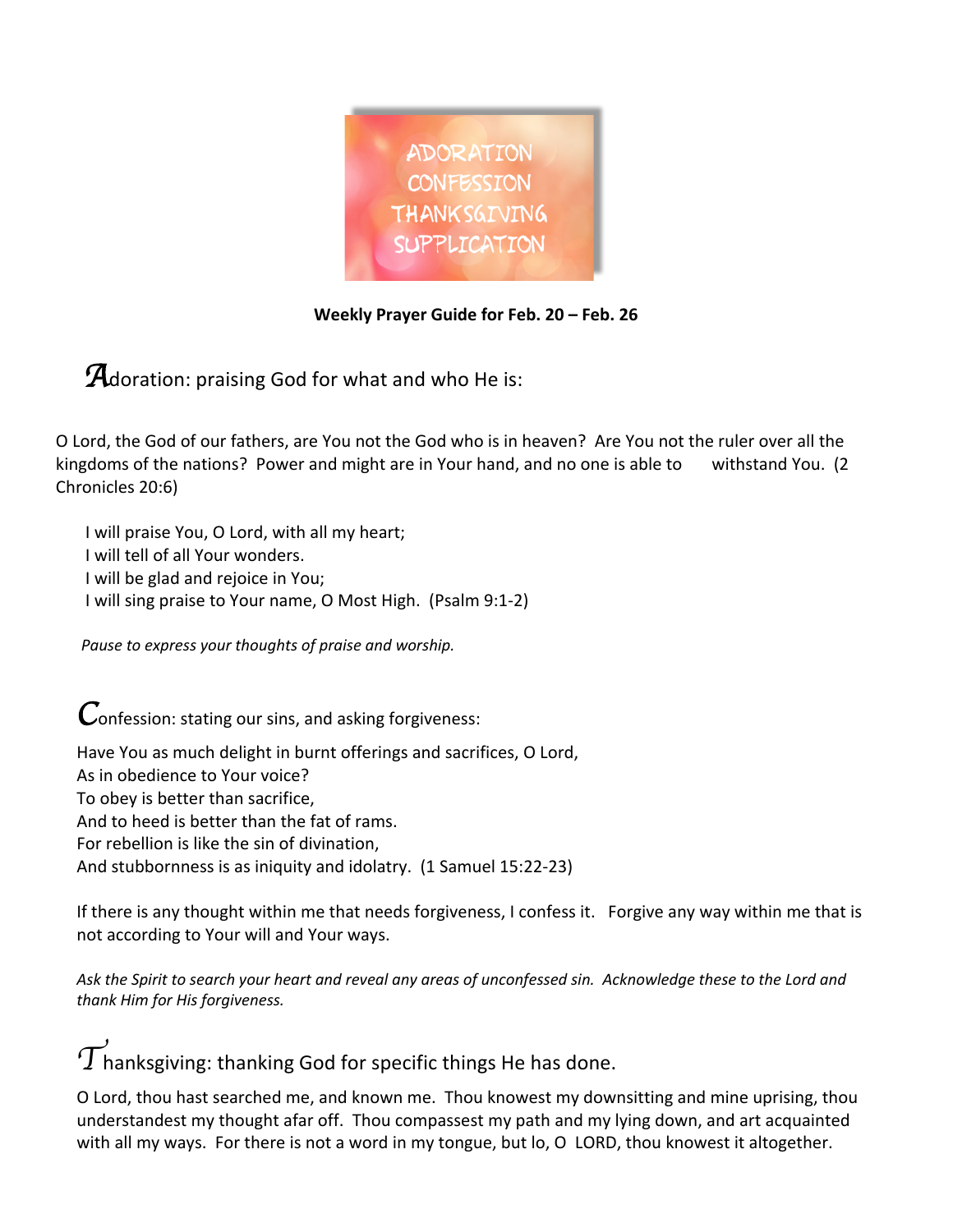Thank You, Lord, for making us fearfully and wonderfully. Nothing is hidden from Your sight, everything is uncovered and exposed before Your eyes. Lord, know my thoughts afresh and anew today. You are the Alpha and the Omega, you know the beginning and end, nothing surprises You. You knew us before we were even born. You wrote our lives in your book. You counted the number of our days before we lived them. You had a plan for our life from before the foundation of the world. We know you hold the whole world in the palm of your hand. Your eyes run to and from throughout the whole earth to show yourself strong on behalf of those that love you. We know you promised we could come to your throne of grace to find help in time of need. Dear Lord, we are so grateful to You.

For these things we bring our thanks:

- On Feb. 12, 22 people came to the EV2 launch in Columbia, SC. 16 pastors trained. 16 churches represented. 16 churches plan to implement. 1 person made a profession of faith. 7 people heard the gospel. Praise the Lord, Bishop Green and his son, Rev. Green committed to sending district pastors and they came.
- For the ministry of Shibu Oommen in DE, PA, and NJ and all the lives being changed by the spread of the gospel in these areas.

## *S*upplication: asking for things we want God to do, for others or for us.

As one of Your chosen people, holy and beloved, may I put on a heart of compassion, kindness, humility, gentleness and patience, bearing with others and forgiving others even as You, Lord, forgave me; and above all these things may I put on love, which is the bond of perfection. (Colossians 3:12-14)

*Pause here to petition God for growth in your desire to know and please Jesus Christ. Pray for a greater love and commitment to Him, for the grace to practice His presence and for the grace to glorify Him in your life. Offer prayers regarding your activities for the week and any special concerns you may have.* 

- Pray for the US ministry of EE: it's vision for the future, God's person to fill the position of US director. Randall Woods (our director for 8 years will be leaving EE to pastor Midway Baptist Church) and we're asking God for a smooth transition.
- Pray for additional ministry partnerships so that TOGETHER we can reach the world with the Gospel.
- For America to turn to God and our Nation to see the next Great Spiritual Awakening.
- For our leaders to be God-fearing and recognize that they are accountable to Him for each decision and act. (Prov. 9:10)
- For God to grant people in authority wisdom, knowledge, and understanding.
- Pray that the Church in America will open their eyes to see the hope to which we've been called.
- For prospective churches to host Equip America in future locations around the country.
- For plans and preparations for Congress Of Nations in 2023
- For Equip America on March 19 in Grand Junction, CO, Tampa, FL, Fort Payne, AL, Stillwater, OK, and El Paso, TX (Spanish).
- For God to expand the ministry of Hope For Kids in 2022. For expansion of the Explorers' Club ministry.
- Pray churches that have attended Everyday Evangelism Launches will begin implementing.
- For Pastors' in America to Stand UP! Stand Firm! Stand on God's Word with grace, power, and mercy!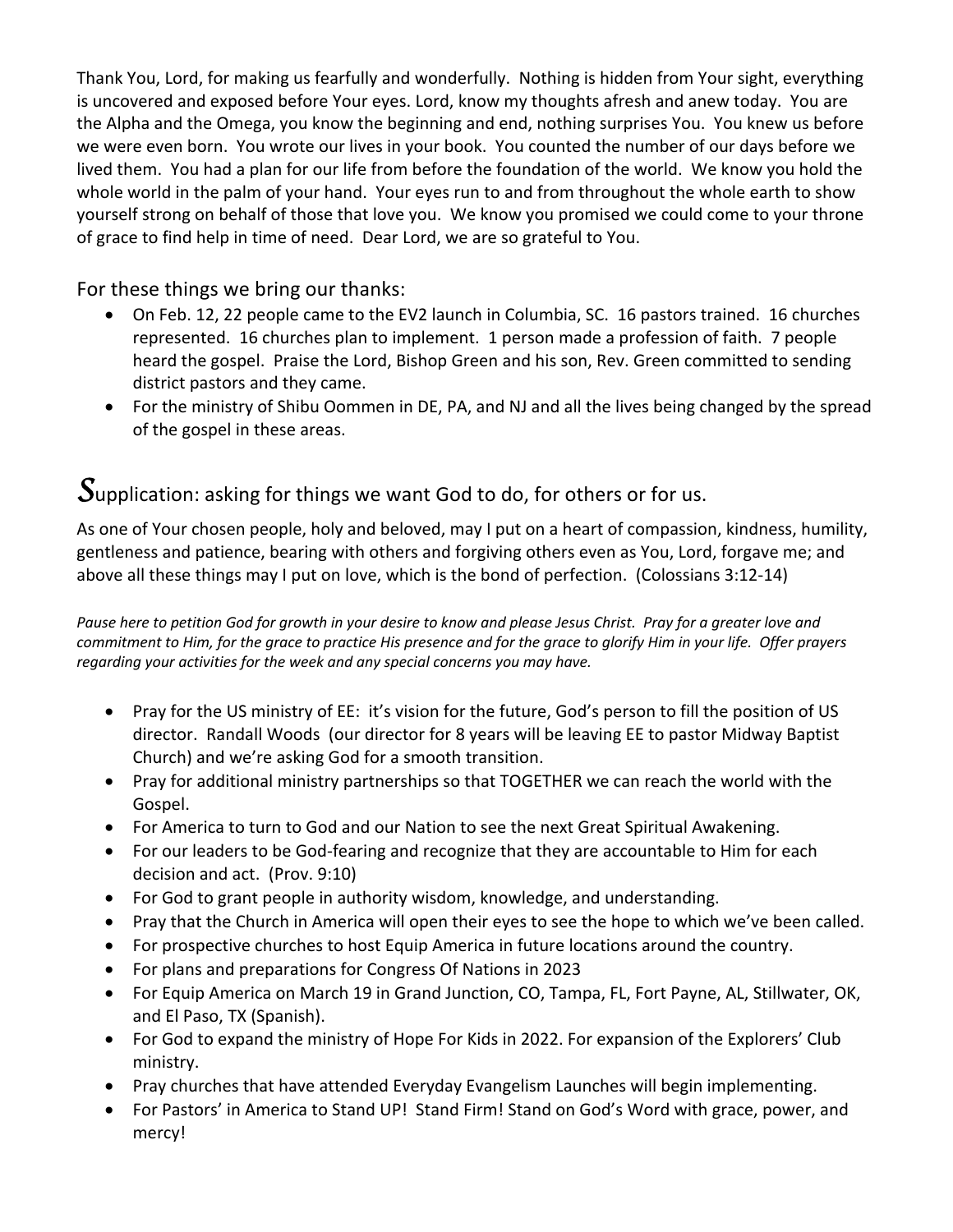- Pray for peace in our cities and unity in our churches and nation.
- **The 71st National Day of Prayer** will be celebrated on Thursday, May, 5, 2022. The theme this year is a call to praise in prayer*. 'EXALT THE LORD, WHO HAS ESTABLISHED US' based on Colossians 2:6-7.*
- Lift prayers for our persecuted brothers and sisters: ask God to help them rest in the knowledge that Our Good Shepherd walks with them through every difficult situation. Ask God to provide Bibles and Christian literature that will reach the most remote and needy areas where they are in the shortest supply. Ask God to continually bring comforting scripture to their mind giving them the strength to press on. Ask God to bring about justice in an unjust world.
- Pray for your pastor and church leadership.
- Pray for ministries in your church and ministry directors
- Pray for unbelieving family members that God would draw them to salvation.
- Pray for the grieving. There is much loss everywhere. Many lives that are struck by the loss of those they love dearly. Ask God to shower them with his tender mercy and cover them with His feathers and they would take refuge under His wings. That they would grasp His faithfulness to be their shield and rampart.
- Pray for Judy and Nyle Bosier: prayer strategist, ministry coaches, and partners of EE: strength, endurance, and healing.
- Pray for Endre Norem: prayer strategist for EE as he travels throughout the North Western parts of the US, sharing the Gospel, equipping others to pray more intentionally and become courageous witnesses for You.
- Pray for Darrell Farney: prayer strategist for EE as he continues to grow prayer groups throughout the US.
- Pray for Billy Graham Rapid Response Team chaplains who are ministering day and night in numerous Canadian border crossings and in Ottawa. They are offering emotional and spiritual care and sharing the Gospel of Christ when the door opens. People there are open to prayer, pray that the chaplains know how to pray and that God would open the door for them to share the gospel.
- Prayer for peace for all who struggle with anxiety and worry. Pray for the Lord to be the one they run to, to calm their spirit and take the areas of their life causing them stress and fear.
- Prayers for our growing children: Father God, help parents to be good at parenting their children. Give parents compassion and understanding toward children when they make childish mistakes. Help them to discipline with love when dealing with sinful attitudes and actions. God, give children a teachable spirit, blessed by both You and those who observe their life. God, we pray for all children to know You, believe in You and learn at a young age how to follow, listen to, and obey You. We pray for children to immediately, completely, and with the right attitudes. Help us to teach children Your Word, and how to store it in their heart. May Your Word fill their hearts and transform their lives as they grow and may Your blessings fall upon them. (Place the specific names of children in this prayer to make it more personal).
- Pray that all the pastors attending the EV2 launch on Feb. 12 that missed part of the training will follow through with scheduled zoom training to complete their certification and begin to implement EV2 in their church**.**

## **(Ministries of EE: Share Your Faith Workshop, Everyday Evangelism, Hope for Kids)**

| <b>SYFW</b> | 2/19 | <b>Calvary Church</b> | Everett, WA        |
|-------------|------|-----------------------|--------------------|
| <b>SYFW</b> | 2/26 | New Life in Christ    | Fredericksburg, VA |